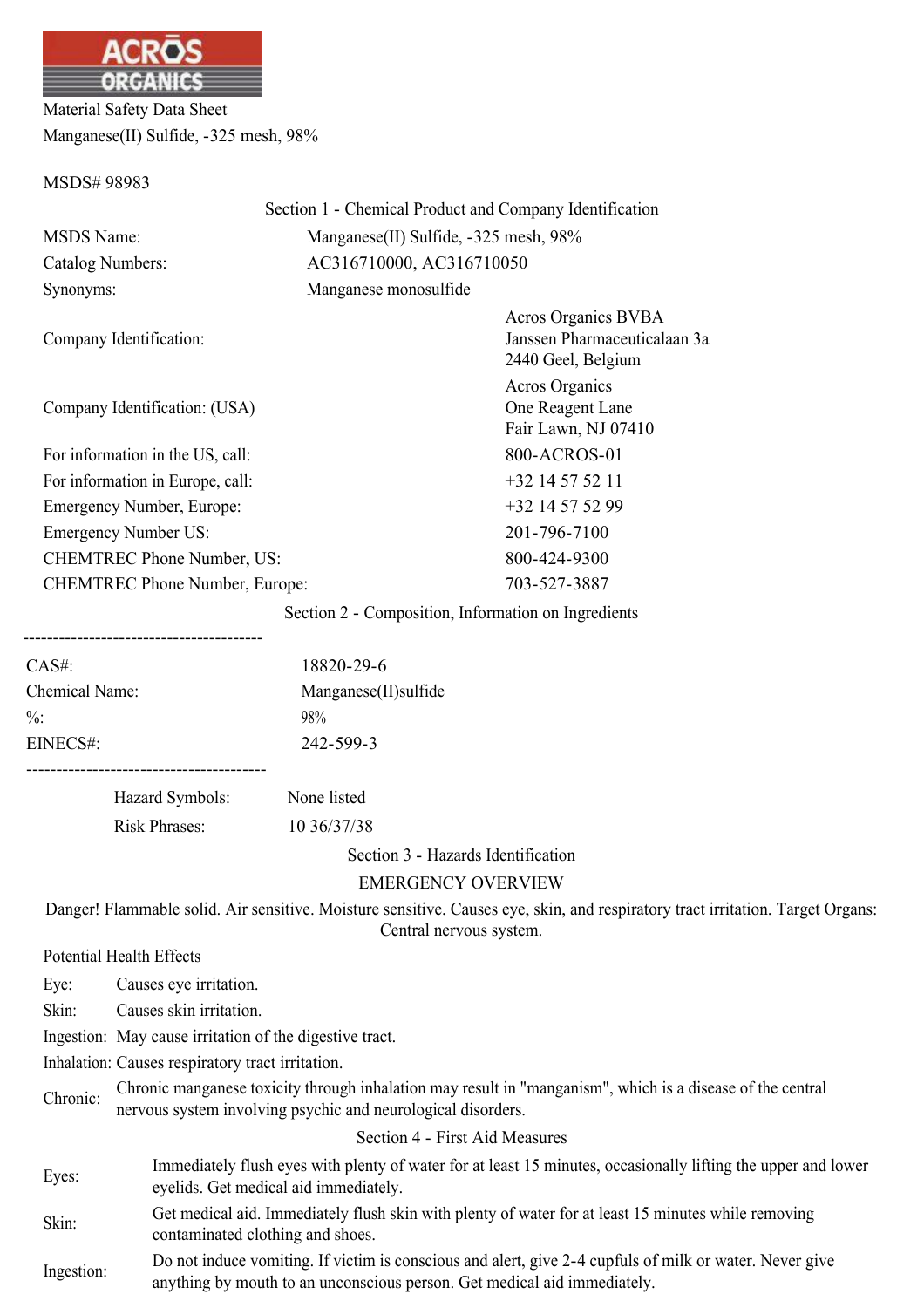| Inhalation:             | Remove from exposure and move to fresh air immediately. If not breathing, give artificial respiration. If<br>breathing is difficult, give oxygen. Get medical aid.                                                                                           |  |  |  |  |
|-------------------------|--------------------------------------------------------------------------------------------------------------------------------------------------------------------------------------------------------------------------------------------------------------|--|--|--|--|
| Notes to<br>Physician:  | Treat symptomatically and supportively.                                                                                                                                                                                                                      |  |  |  |  |
|                         | Section 5 - Fire Fighting Measures                                                                                                                                                                                                                           |  |  |  |  |
| General<br>Information: | As in any fire, wear a self-contained breathing apparatus in pressure-demand, MSHA/NIOSH<br>(approved or equivalent), and full protective gear. During a fire, irritating and highly toxic gases may be<br>generated by thermal decomposition or combustion. |  |  |  |  |
| Extinguishing<br>Media: | Use foam, dry chemical, or carbon dioxide.                                                                                                                                                                                                                   |  |  |  |  |
| Temperature:            | Autoignition Not available.                                                                                                                                                                                                                                  |  |  |  |  |
|                         | Flash Point: Not available                                                                                                                                                                                                                                   |  |  |  |  |
|                         | Explosion Limits: Not available<br>Lower:                                                                                                                                                                                                                    |  |  |  |  |
| Upper:                  | Explosion Limits: Not available                                                                                                                                                                                                                              |  |  |  |  |
|                         | NFPA Rating: Not published                                                                                                                                                                                                                                   |  |  |  |  |
|                         | Section 6 - Accidental Release Measures                                                                                                                                                                                                                      |  |  |  |  |
| General<br>Information: | Use proper personal protective equipment as indicated in Section 8.                                                                                                                                                                                          |  |  |  |  |
| Spills/Leaks:           | Clean up spills immediately, observing precautions in the Protective Equipment section. Sweep up or<br>absorb material, then place into a suitable clean, dry, closed container for disposal.                                                                |  |  |  |  |
|                         | Section 7 - Handling and Storage                                                                                                                                                                                                                             |  |  |  |  |
|                         | Wash thoroughly after handling. Use with adequate ventilation. Avoid contact with skin and eyes. Avoid ingestion                                                                                                                                             |  |  |  |  |

Handling: Wash thoroughly after handling. Use with adequate ventilation. Avoid contact with skin and eyes. Avoid ingestion and inhalation.

Storage: Store in a cool, dry place. Do not expose to air. Store protected from moisture.

Section 8 - Exposure Controls, Personal Protection

| Chemical Name | ACGIH                                                                | NIOSH                | $ OSHA - Final PELS $ |
|---------------|----------------------------------------------------------------------|----------------------|-----------------------|
|               |                                                                      |                      |                       |
|               | Manganese(II) sulfid( $0.2 \text{ mg/m}$ 3 TWA (as   1 mg/m3 TWA (as |                      | 5 mg/m3 Ceiling       |
| e             | (listed<br> Mn)                                                      | (Mn) (listed         | (as Mn)               |
|               | under Manganese,                                                     | under Manganese      | l (listed under       |
|               | inorganic                                                            | compounds,           | Manganese             |
|               | compounds).                                                          | $n.o.s.$ ).500 mg/m3 | compounds,            |
|               |                                                                      | IDLH (as Mn)         | $n.o.s.$ ).           |
|               |                                                                      | l(listed under       |                       |
|               |                                                                      | Manganese            |                       |
|               |                                                                      | compounds,           |                       |
|               |                                                                      | n.o.s.).             |                       |
|               |                                                                      |                      |                       |

OSHA Vacated PELs: Manganese(II)sulfide: None listed

Engineering Controls:

Facilities storing or utilizing this material should be equipped with an eyewash facility and a safety shower. Use adequate general or local exhaust ventilation to keep airborne concentrations below the permissible exposure limits.

Exposure Limits

Personal Protective Equipment

Eyes:<br>
Wear appropriate protective eyeglasses or chemical safety goggles as described by OSHA's eye and face protection regulations in 29 CFR 1910.133 or European Standard EN166.

Skin: Wear appropriate gloves to prevent skin exposure.

Clothing: Wear appropriate protective clothing to prevent skin exposure.

Respirators: NIOSH/MSHA or European Standard EN 149 approved respirator if exposure limits are exceeded or if Follow the OSHA respirator regulations found in 29 CFR 1910.134 or European Standard EN 149. Use a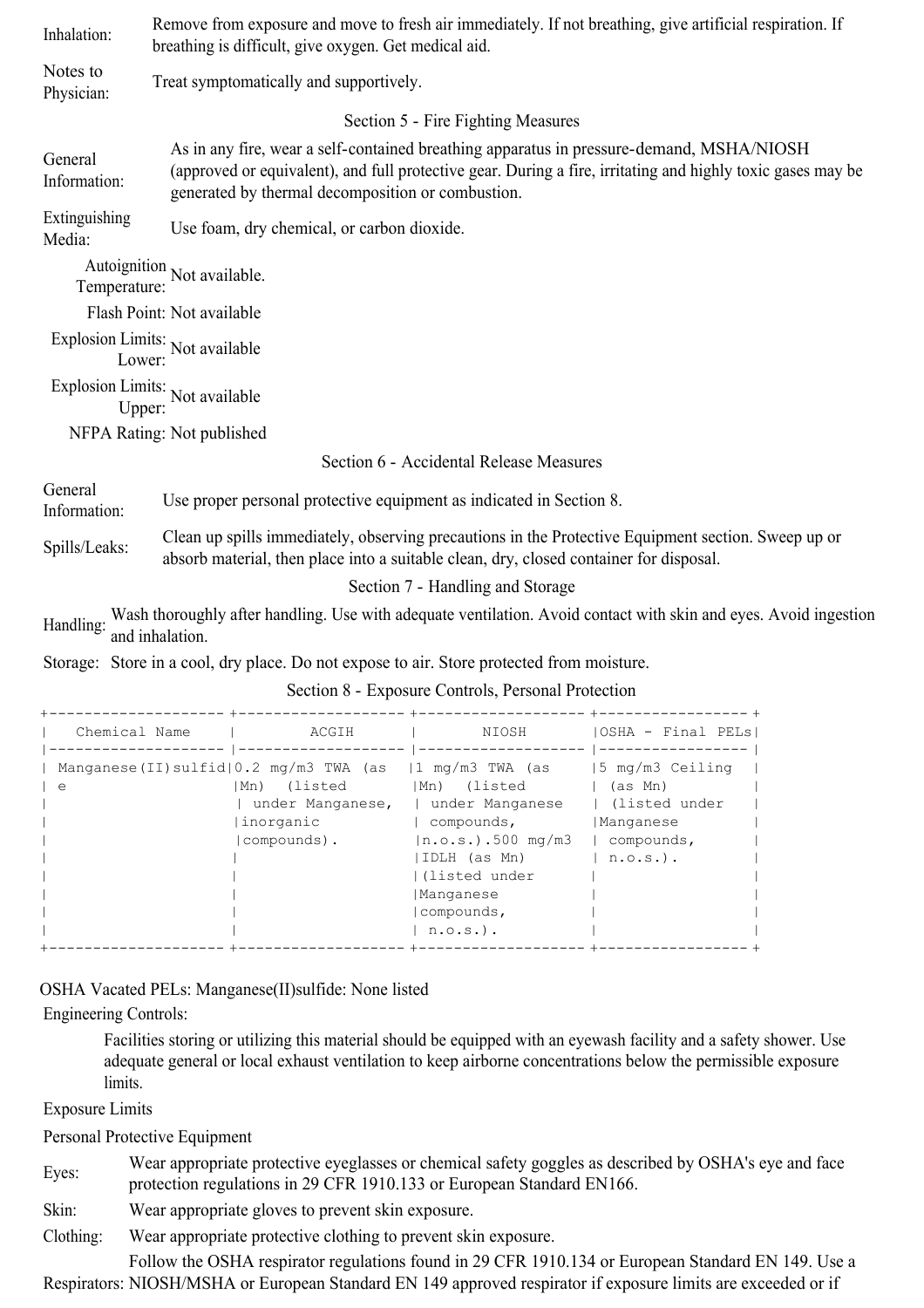|                                                      |                       | irritation or other symptoms are experienced.                                                    |  |
|------------------------------------------------------|-----------------------|--------------------------------------------------------------------------------------------------|--|
|                                                      |                       | Section 9 - Physical and Chemical Properties                                                     |  |
|                                                      |                       | <b>Physical State: Crystals</b>                                                                  |  |
|                                                      |                       | Color: red                                                                                       |  |
|                                                      |                       | Odor: Not available                                                                              |  |
|                                                      |                       | pH: Not available                                                                                |  |
|                                                      |                       | Vapor Pressure: Not available                                                                    |  |
|                                                      |                       | Vapor Density: Not available                                                                     |  |
|                                                      |                       | Evaporation Rate: Not available                                                                  |  |
|                                                      |                       | Viscosity: Not available                                                                         |  |
|                                                      |                       | Boiling Point: Not available                                                                     |  |
|                                                      |                       | Freezing/Melting Point: Not available                                                            |  |
|                                                      |                       | Decomposition Temperature: Not available                                                         |  |
|                                                      |                       | Solubility in water: Insoluble                                                                   |  |
|                                                      |                       | Specific Gravity/Density:                                                                        |  |
|                                                      |                       | Molecular Formula: MnS                                                                           |  |
|                                                      |                       | Molecular Weight: 87.00                                                                          |  |
|                                                      |                       | Section 10 - Stability and Reactivity                                                            |  |
| Chemical Stability:                                  |                       | Stable at room temperature in closed containers under normal storage and handling<br>conditions. |  |
| Conditions to Avoid:                                 |                       | Incompatible materials, exposure to air.                                                         |  |
| Incompatibilities with Other<br>Materials            |                       | Not available                                                                                    |  |
| Hazardous Decomposition<br>Products                  |                       | Oxides of sulfur.                                                                                |  |
| Hazardous Polymerization                             |                       | Has not been reported.                                                                           |  |
|                                                      |                       | Section 11 - Toxicological Information                                                           |  |
| RTECS#:                                              |                       | CAS# 18820-29-6: None listed                                                                     |  |
| LD50/LC50:                                           | RTECS: Not available. |                                                                                                  |  |
| Carcinogenicity:                                     |                       | Manganese (II) sulfide - Not listed as a carcinogen by ACGIH, IARC, NTP, or CA Prop 65.          |  |
|                                                      |                       | Section 12 - Ecological Information                                                              |  |
| Not available                                        |                       |                                                                                                  |  |
|                                                      |                       | Section 13 - Disposal Considerations                                                             |  |
|                                                      |                       | Dispose of in a manner consistent with federal, state, and local regulations.                    |  |
|                                                      |                       | Section 14 - Transport Information                                                               |  |
| <b>US DOT</b>                                        |                       |                                                                                                  |  |
| Shipping Name: Not regulated as a hazardous material |                       |                                                                                                  |  |
| Hazard Class:                                        |                       |                                                                                                  |  |
| UN Number:<br>Packing Group:                         |                       |                                                                                                  |  |
| Canada TDG                                           |                       |                                                                                                  |  |
| Shipping Name: Not available                         |                       |                                                                                                  |  |
| Hazard Class:                                        |                       |                                                                                                  |  |
| UN Number:<br>Packing Group:                         |                       |                                                                                                  |  |
|                                                      |                       |                                                                                                  |  |
|                                                      |                       |                                                                                                  |  |
|                                                      |                       | Section 15 - Regulatory Information                                                              |  |

Section 15 - Regulatory Information

European/International Regulations

European Labeling in Accordance with EC Directives

Hazard Symbols:Not available